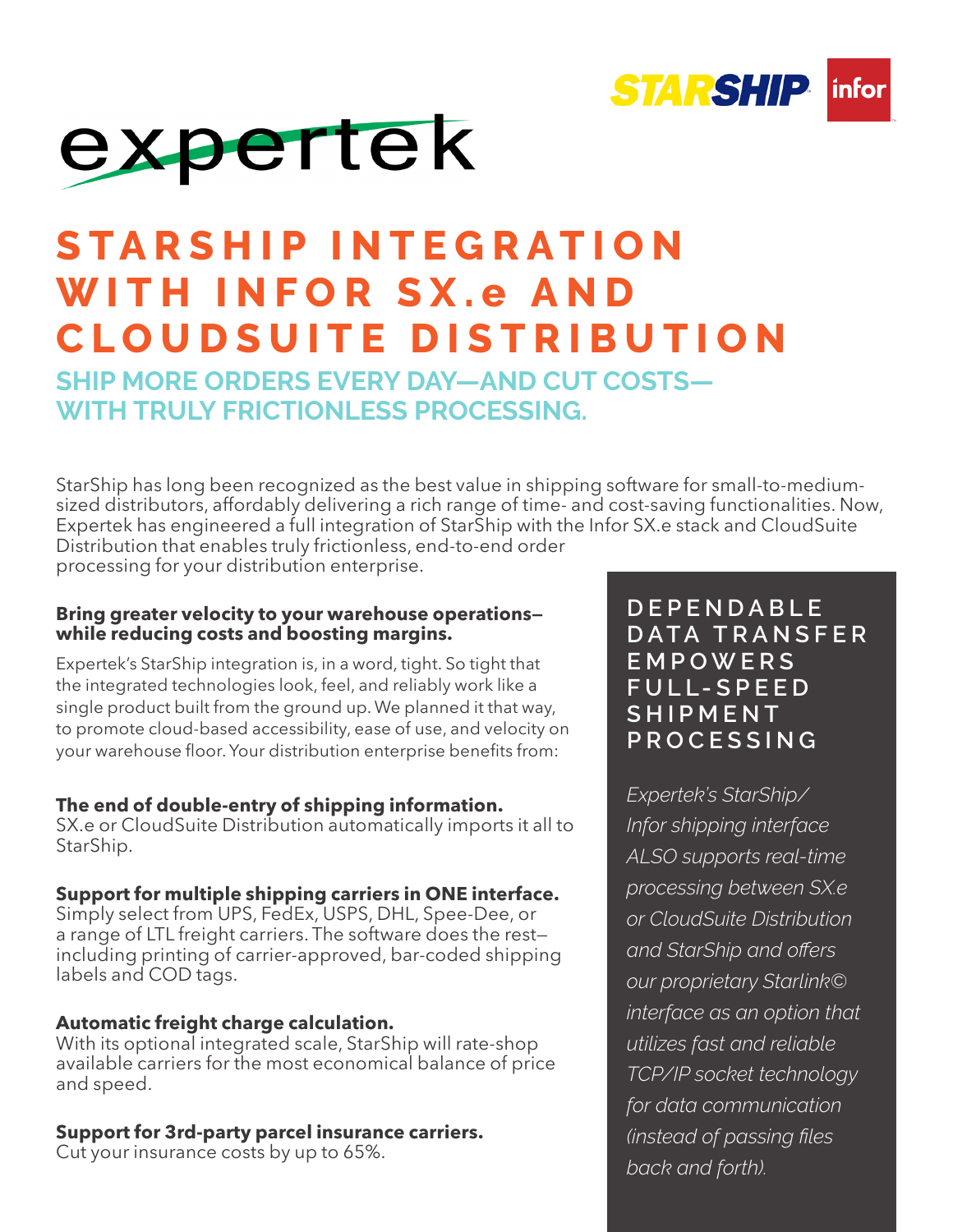### **STARSHIP INTEGRATION FEATURE SUMMARY**

#### **Seamless, complete information export from SX.e or CloudSuite Distribution to StarShip**

- Ship-to address information, including city, state, zip code, country, and ship-to phone number
- Ship-via method
- Blind shipment flag
- COD flag
- Residential flag
- Adult signature required flag
- 3rd-party billing account
- Free freight flag

#### **Real-time messages and error reporting within StarShip**

You get full visibility into the shipping status of every order. The Expertek integration enables realtime communication of critical order status information to the shipper. Error messages reported from StarShip can include:

- "Cannot process, Order is not approved."
- "Order is open."
- "Cannot ship order; nothing to ship."

#### **WT-DO**

Automatically source and drop-ship inventory from any warehouse, if unavailable in primary warehouse.

#### **Multi-branch/Multiwarehouse shipping**

- Distributors can configure multiple StarShip shipping stations within a multi-warehouse environment.
- In addition, the interface can validate orders to verify that the correct warehouse is shipping the proper order.

#### **Information importing from StarShip to SX.e or CloudSuite Distribution**

- Freight amount
- Freight tracking numbers
- COD charges

#### **Rate-shop**

Rate-shop at StarShip stations and automatically import the selected carrier/service ship-via to SX.e or CloudSuite Distribution when the order ships.

#### **Email notification**

- Configure automatic shipment notifications to customers.
- Create customized email templates.

**Ability to print totaling recap labels**

#### **Package void**

When users void packages in StarShip, the order is completely un-confirmed in SX.e or CloudSuite Distribution:

- Freight amount and tracking numbers are cleared.
- Order status is moved to "Picked."

#### **SWOG (Shipped with other goods)**

When multiple orders from SX.e or CloudSuite Distribution have a common address, users can export them and ship them in one shipment, reducing shipping costs.

#### **LTL**

- Export item-level information to StarShip for LTL freight shipping, including freight class and NFMC number, to produce Bill of Lading.
- Interface with many national freight companies for real-time rating and PRO number assignment.

#### **International shipping**

Export item-level information, including Schedule B codes, required for the commercial invoice.